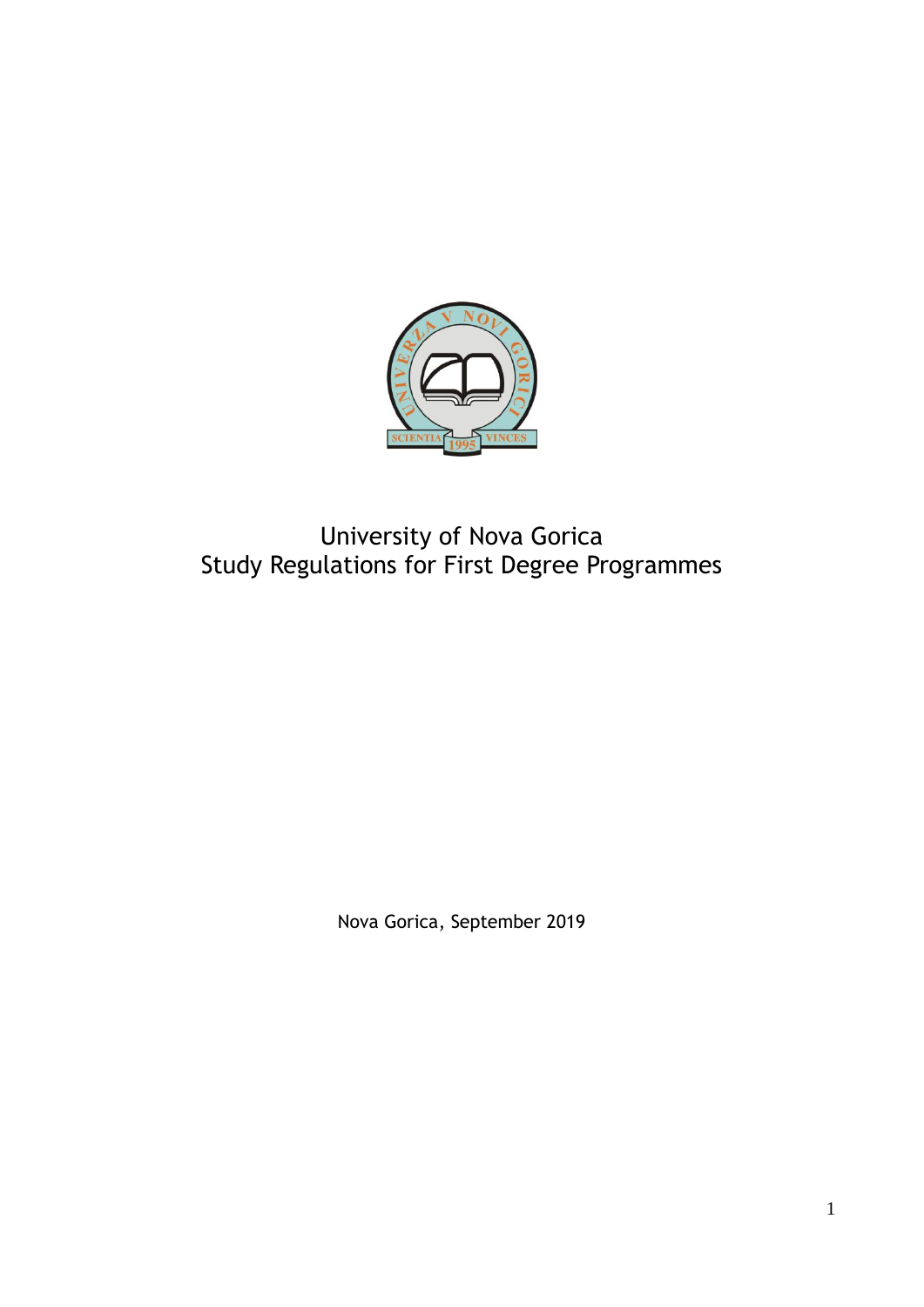| To be received by: | University of Nova Gorica Senate members<br>Head of University of Nova Gorica<br>University Schools<br>Students' Council |
|--------------------|--------------------------------------------------------------------------------------------------------------------------|
|                    |                                                                                                                          |

|                                            | Name                                                                                                  | Date                                                       |
|--------------------------------------------|-------------------------------------------------------------------------------------------------------|------------------------------------------------------------|
| Prepared by<br>Confirmed by<br>Approved by | Professor Tanja Urbančič<br>University of Nova Gorica Senate<br>Professor Danilo Zavrtanik, President | 9 September 2008<br>17 September 2008<br>19 September 2008 |
|                                            | Name                                                                                                  | Date                                                       |

Prepared by Tina Šček Krušec **2019**<br>25 September 2019 Professor Danilo Zavrtanik, rector 26 September 2019 **Professor Danilo Zavrtanik, rector**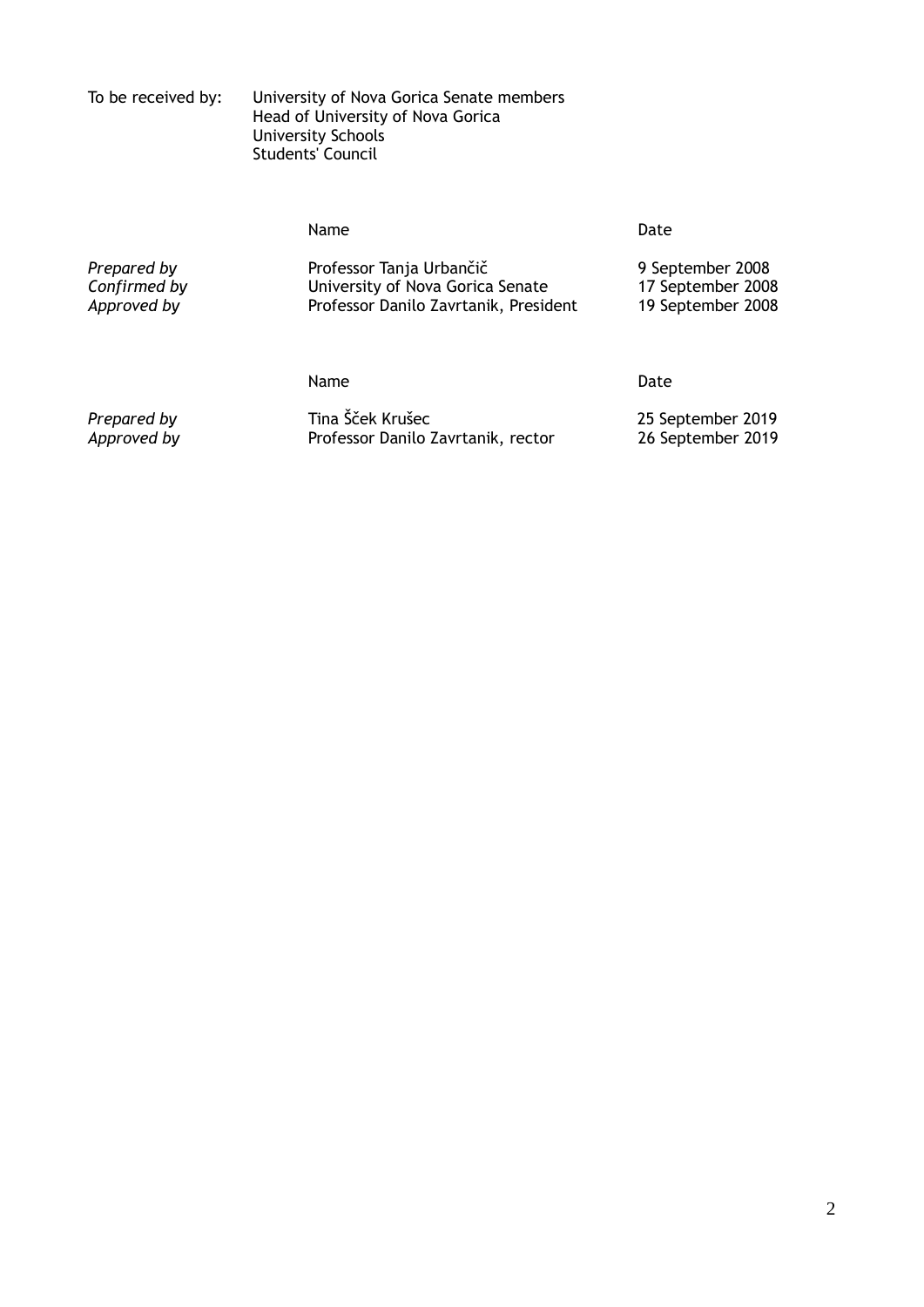## UNIVERSITY OF NOVA GORICA STUDY REGULATIONS FOR FIRST DEGREE PROGRAMMES

## 1 CONDITIONS FOR ENROLMENT

- 1.1 Conditions for enrolment into year one
- 1.2 Conditions for enrolment into years two and three
- 1.3 Recognition of previously acquired knowledge and enrolment of undergraduates from other programmes
- 1.4 Taking a year again
- 1.5 Exceptional progression
- 1.6 Extraordinary progression
- 1.7 Diploma thesis
- 1.8 Study obligations after the student status has ceased or a programme has changed
- 1.9 Finalizing the studies
- 1.10 Withdrawal option

## 2 STUDY REGULATIONS

## 2.1 KNOWLEDGE TESTING

2.2 EXAMS

- 2.2.1 Exam application
- 2.2.2 Taking an exam
- 2.2.3 Withdrawing from an exam
- 2.2.4 Exam grading
- 2.3 EXAM TERMS
- 2.4 COMPLAINTS CONCERNING EXAM GRADES
- 2.5 TAKING AN EXAM AGAIN
- 3 VALIDITY OF REGULATIONS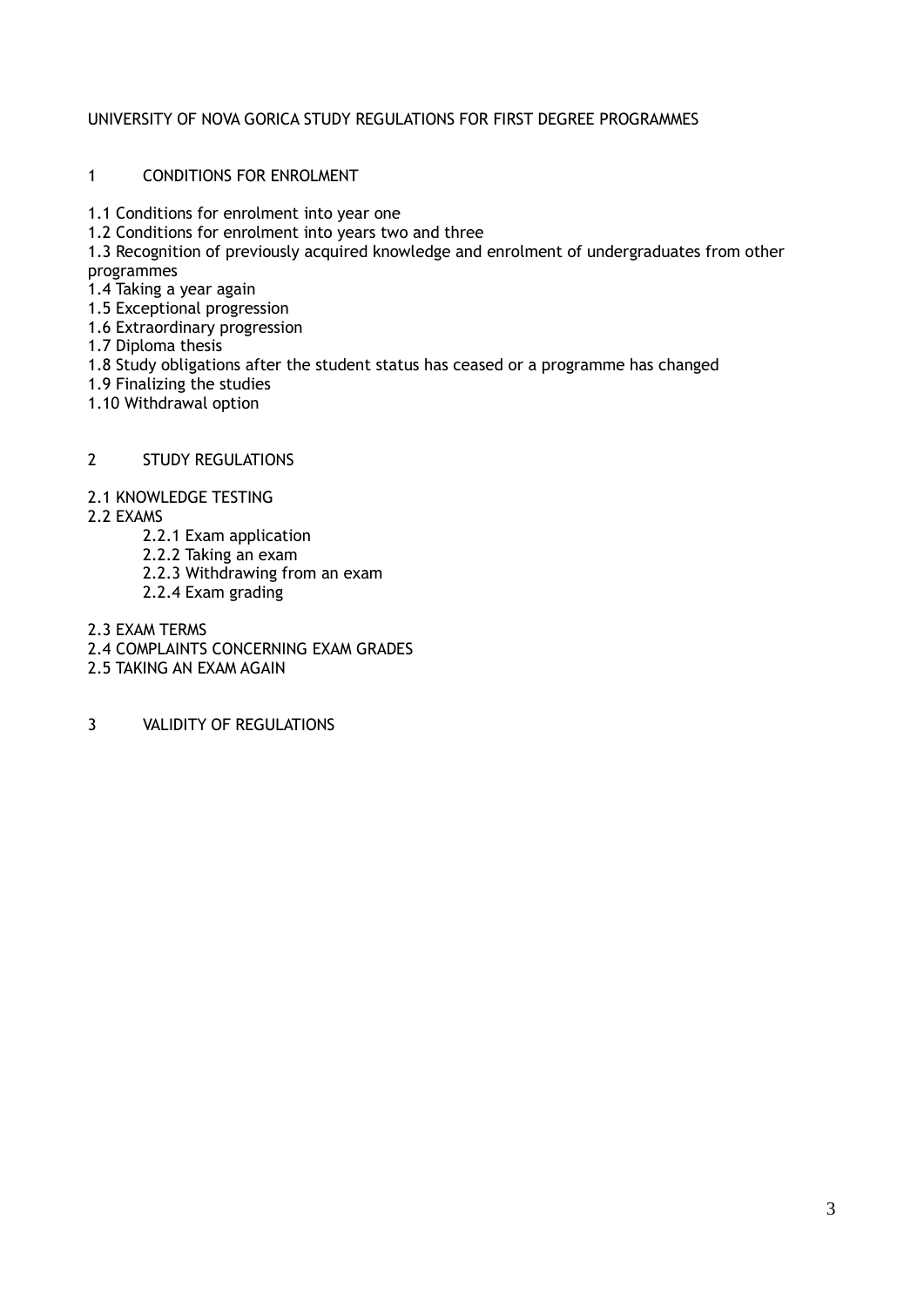# **UNIVERSITY OF NOVA GORICA STUDY REGULATIONS FOR FIRST DEGREE PROGRAMMES**

## **1 CONDITIONS FOR ENROLMENT**

#### 1.1 CONDITIONS FOR ENROLMENT INTO YEAR ONE

Conditions of enrolment, number of enrolment places and criteria in case any limitations are set concerning the latter are defined at the level of the relevant study programme, and are confirmed by the University of Nova Gorica Senate.

Enrolment of foreign students is defined on the basis of the national Higher Education Act.

## 1.2 CONDITIONS FOR ENROLMENT INTO YEARS TWO AND THREE

Regular enrolment into higher years is normally open until 30 September, with the Student Office announcing a schedule of enrolment related to specific programmes and years of study. Enrolment into higher years is valid for the entire academic year which lasts from 1 October until 30 September of the next year.

In order to proceed to year two, the student must have the number of ECTS points as defined by the relevant study programme. This prescribed condition should not be less than 70 percent of all possible ECTS points from year one. The student must also pass those exams from year one which are considered obligatory and which are defined as such by the relevant study programme.

In order to proceed to year three, the student must pass all the obligations from year one, and must collect the required number of ECTS points from year two as defined by the relevant study programme. This prescribed condition should not be less than 70 percent of all possible ECTS points. The student must also pass those exams from year one which are considered obligatory and which are defined as such by the relevant study programme.

#### 1.3 RECOGNITION OF PREVIOUSLY ACQUIRED KNOWLEDGE AND ENROLMENT OF UNDERGRADUATES FROM OTHER PROGRAMMES

Applications are considered on an individual basis. Candidates submit their applications to the Student Affairs Committee at the relevant school; on the basis of the submitted documentation, the Committee reaches decisions concerning the contents, depths and suitability of the candidates's previously acquired competences. In considering the candidate's application, the Committee takes into consideration the opinions of those who are experts in specific fields and may invite the candidate to an interview. On the basis of this, the Committee issues a recognition of the candidate's acquired competences with their ECTS points and may define other possible obligations for the candidate; the Committee may also require testing and assessment of the candidate's previously acquired knowledge. The applications concerning recognition of practical training are considered by the coordinator in charge of practical training.

To obtain a direct entry into second and third year the candidate must fulfill the prerequisities from regulation 1.2 of this document.

The Student Affairs Committee is appointed by the Senate of the respective shool.

## 1.4 TAKING A YEAR AGAIN

Students may take a year again if they have the required number of ECTS points as defined by their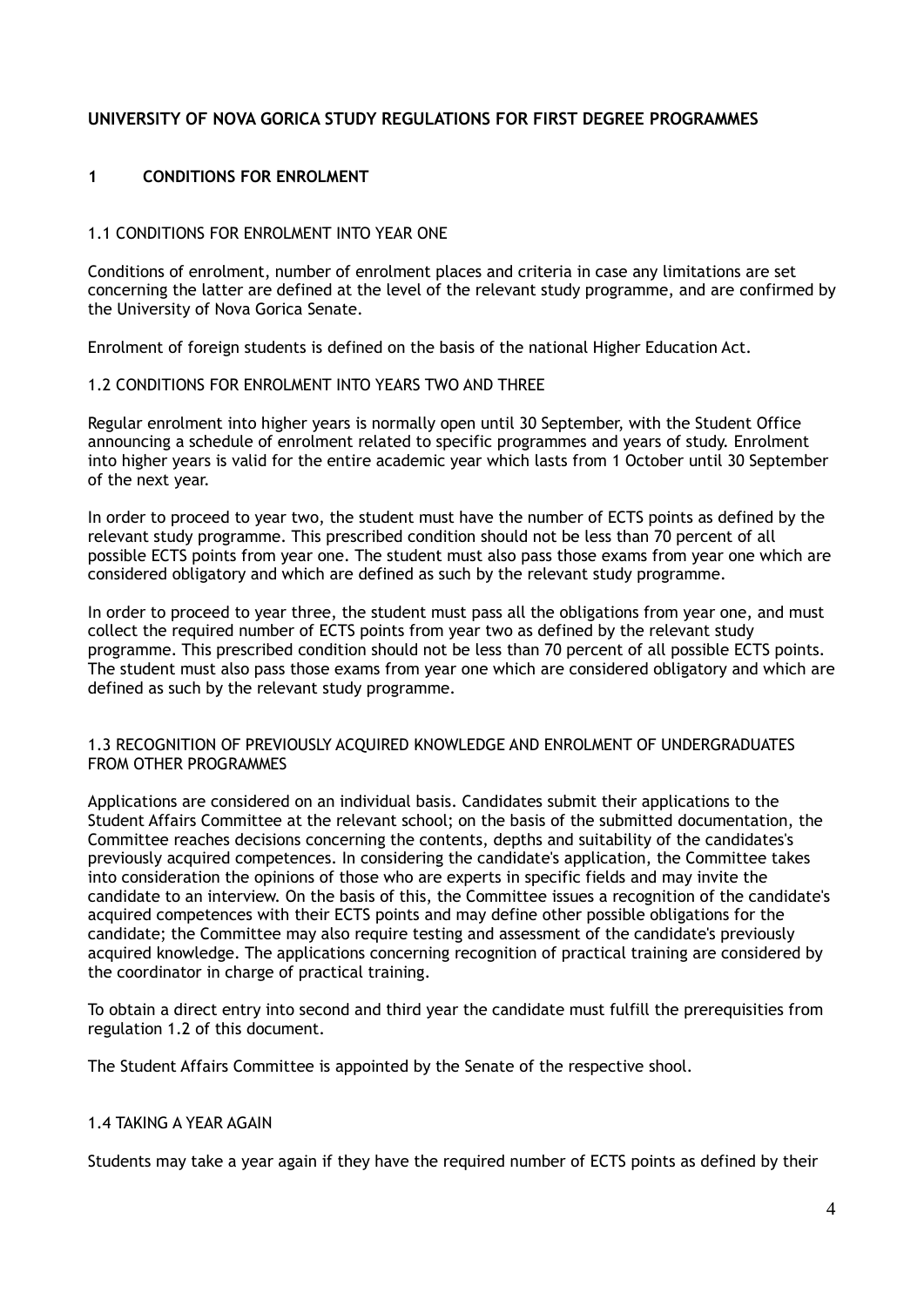relevant study programme. The prescribed condition should not be less than 15 ECTS points.

## 1.5 EXCEPTIONAL PROGRESSION

The Student Affairs Committee of a respective school may, in accordance with the policies defined in the Statute of the University of Nova Gorica, give permission to a student to proceed to the next year even if the student has not fulfilled the required obligations provided that the committee ascertain that there are good reasons for the case: maternity or a prolonged illness of not more than two months in duration. The student should acknowledge these justified reasons with authentic documents which state the period in which the student has not been able to study. In the case of a prolonged illness, the student should submit a doctor's certificate; the latter should be submitted within seven days after illlness or injury has occured.

#### 1.6 EXTRAORDINARY PROGRESSION

The Senate of the relevant school may give permission to exceptionally able, dilligent and talented students to finish their studies within a shorther period of time than the period of time defined within the regular study. At the same time, the Senate may determine special conditions and possible relief measures for such students.

## 1.7 DIPLOMA THESIS

A student must submit the topic of his diploma thesis by the end of the fifth semester at the latest. At the first meeting following a well-timed diploma thesis application, the Senate of the relevant School approves the topic of the thesis and set up a committee for thesis defense. The scope and substantiality of the work should be chosen in such a way as to be in accordance with the ECTS points pertaining to the thesis. The thesis defense should be done within six months at the latest after the date of the agreement on the approved thesis, or within one year after the date, in case the diploma thesis is connected to seasonal work, the latter being confirmed by the mentor. In exceptional cases, the School Senate may give permission for a prolonged period, based on an application and an explanation signed by the candidate and the mentor. The details of these procedures are defined and announced by the relevant School in accordance with the university manual for diploma thesis application and defense.

#### 1.8 STUDY OBLIGATIONS AFTER THE STUDENT STATUS HAS CEASED OR A PROGRAMME HAS CHANGED

The student who no longer has the status of a regular student may do the remaining study requirements of the final enroled year for two more years after the status has expired.

If the student who has repeated his year, or has lost the status of a regular student, is to join a generation of students studying according to a new study programme, the student should from then onwards do his study requirements according to the new programme. This does not apply for the years the student has successfully done.

If the student has already enroled the final year, he has the right to finish his studies according to the old programme within the period of two years after the lectures of the final year have been completed.

When the deadline from the previous paragraph expires, the student is required to do all additional study requirements from the new programme from year one onwards.

#### 1.9 FINALIZING THE STUDIES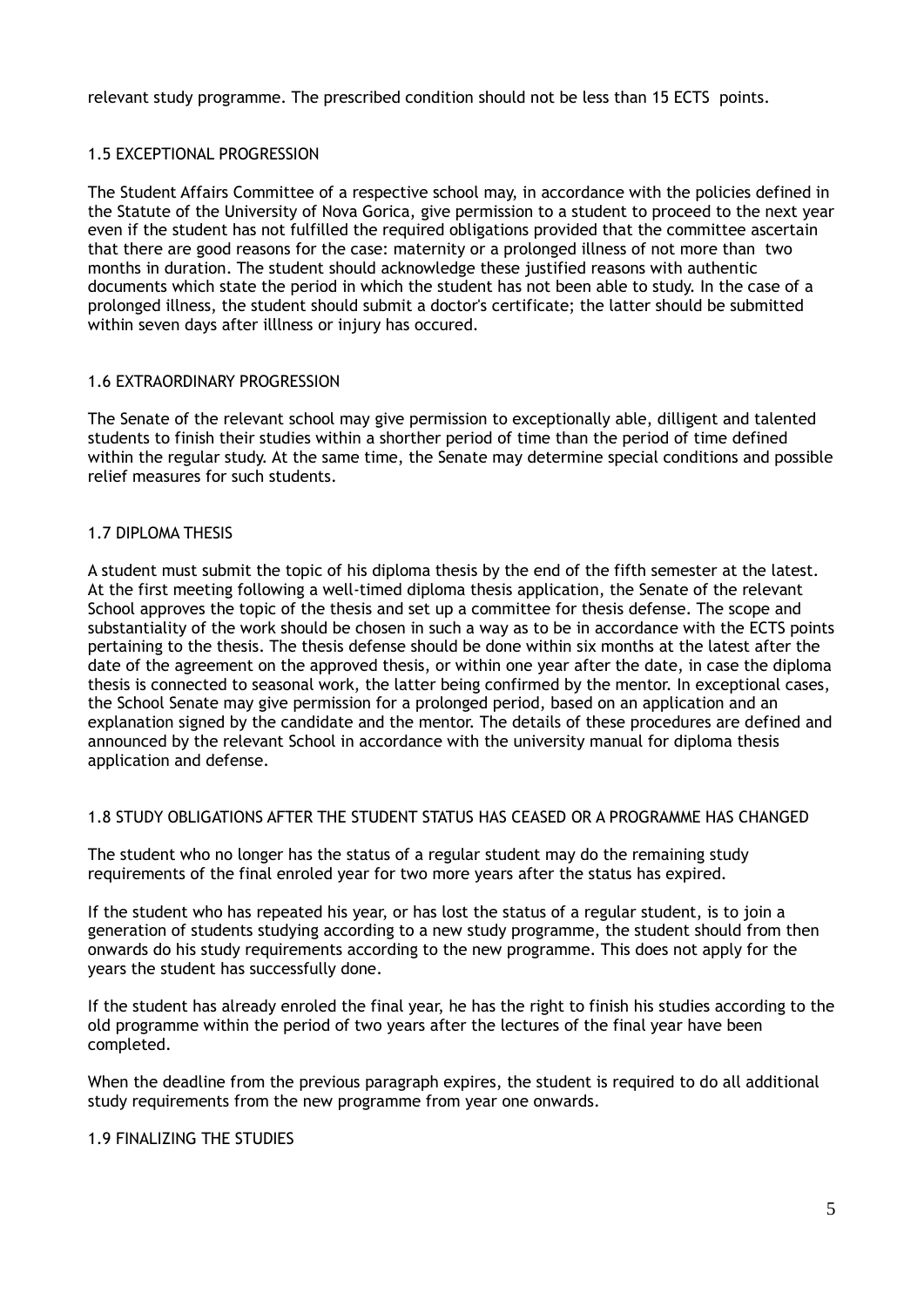The prerequisite for finishing one's studies is to pass all requirements as defined by the relevant study programme, and a successful defense of one's diploma thesis or completion of the diploma seminar.

The University of Nova Gorica shall award diplomas to the students who have successfully passed all requirements. Each diploma includes a diploma supplement containing all the relevant information concerning the student's study programme.

## 1.10 WITHDRAWAL OPTION

Students who do not want to continue their studies may choose to resign within two months at the latest after the enrolemnt has been finished. In such cases, the University reserves the right to keep ten percent of the student's tuition fee.

# **2 STUDY REGULATIONS**

## 2.1 KNOWLEDGE TESTING

At the beginning of an academic year, each professor announces his or her methods of continual and final knowledge testing and the conditions that the candidate must fulfill (seminars, reports, colloquia). At the beginning of an academic year, the schools' offices also announce examination dates. An examiner may decide to stipulate conditons necessary for taking an examination, such as study obligations the student must do before the examination, that is, the obligations that the examiner thinks constitute the foundation for understanding the subject matter of his or her subject. The students are informed about the relevant details at the beginning of an academic year.

University teachers and associates must be available for a regular communication with students in the time of their consultation hours and via emails. The schedule of academic staff consultation hours is announced on notice boards and on the schools' internet pages.

The official language at examinations, presentations and diploma thesis defenses is Slovene, though exceptions may be possible if defined as such by the Senate of the respective school. The same applies for seminars and diploma theses.

## 2.2 EXAMS

Examinations are regular ways of knowledge testing within a particular academic subject. With an exam we test one's knowledge of the contents of the relevant subject as defined by its curriculum. Exams are graded by an examiner or by an examination committe.

#### 2.2.1 Prerequisite for exam application

The student may apply to take an exam in a specific subject after the lectures on the subject have been finished and provided that the student has done all other requirements as defined for that subject by the respective study programme. Applications to examinations must be done electronically via the University of Nova Gorica system. The student applies personally by using his own password, by which the student guarantees the authenticity of his application and the data entered. The student should apply three working days before the exam at the latest. One application is valid for one exam date, no matter whether the exam is written, oral, or both. The time and place of a written exam, as well as the schedule of candidates for an oral exam, are announced on the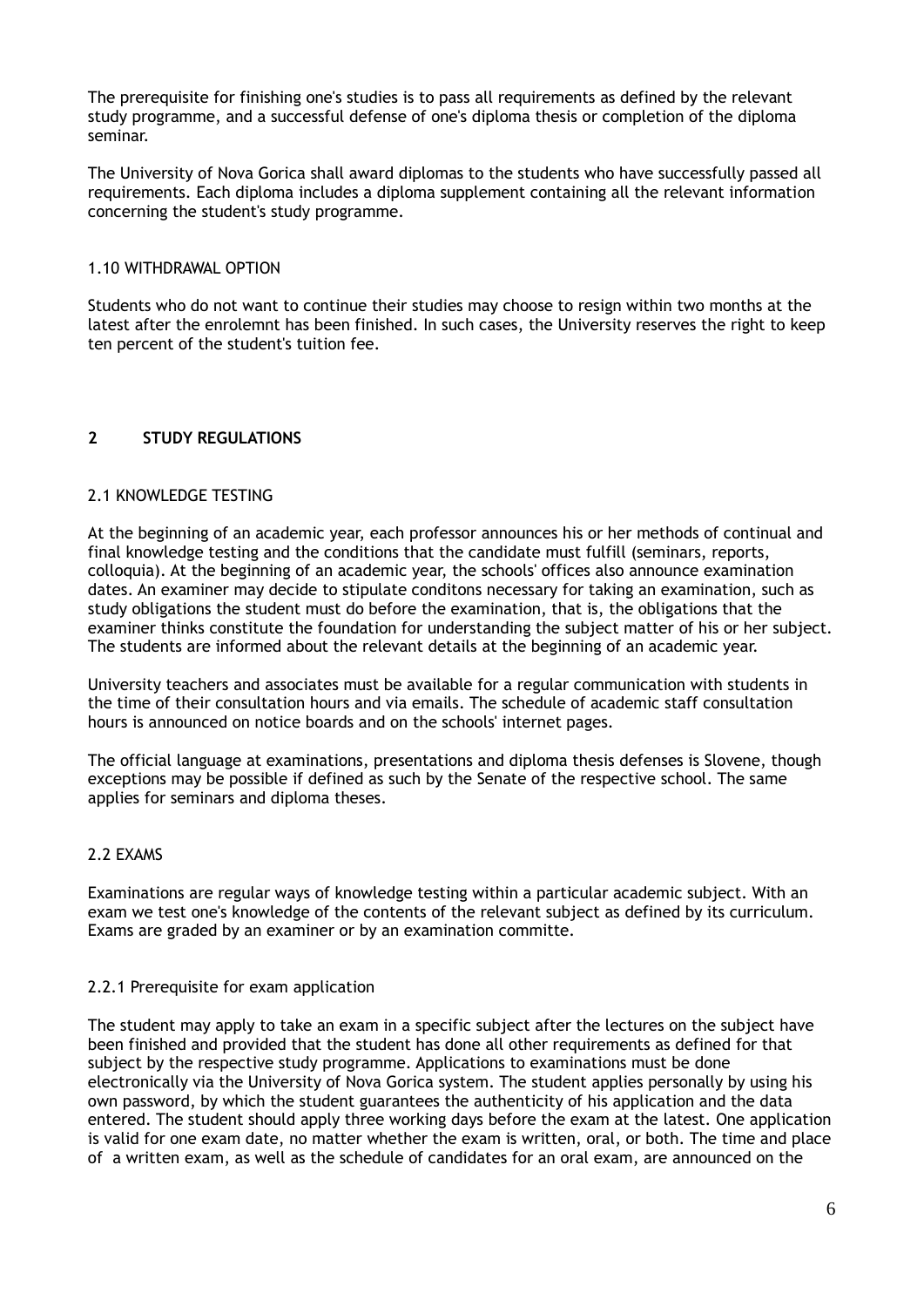web pages and the notice boards at least two working days before the exam.

## 2.2.2 Taking an exam

Knowledge testing at an examination may be written, oral, or both written and oral.

The written exam is done in the form of a written assignment. The results of the written exam should be announced within five working days after the exam. The candidate has the right to see his corrected and evaluated written assignment in which the grading of answers to specific questions should be visible.

The oral exam consists of an examiner's personal conversation with the candidate. The examiner should leave the assessed application forms in the school's office within three days at the latest after the exam.

Written and oral exam: the written part is done in the form of a written assignment, the oral part consists of an examiner's personal conversation with the candidate. If the student has passed the written part of the examination and has failed at the oral part, he has failed the exam and must do the two parts once again. If a student has done his written exam by means of colloquia, this achievement is considered valid throughout the respective academic year.

If a written exam is stipulated as part of the candidate's requirements within a specific subject, an option should be given to candidates to do the exam by means of colloquia during the academic year. This is not obligatory for those subjects which are done within a concentrated period of time shorter than 15 weeks.

Examination assignments and other written assignments done by the students are to be kept in files at least one year after the requirement has been done.

Students may decide to take their examination once again if they wish a higher grade for their exam. The grade given at the final examination is considered as valid.

## 2.2.3 Withdrawing from an exam

The final deadline for the student who would like to withdraw from his or her exam application is three working days before the exam. If the student fails to withdraw and does not appear at the exam, the examiner shall evaluate the student's application with the negative grade (fail).

## 2.2.4 Exam grading

The success a student has achieved at an exam is evaluated in the following way: excellent (10), very good (9 and 8), good (7), pass (6) and fail (1 to 5). An exam is considered to be successful if the candidate is given one of the grades on the scale from pass (6) to excellent (10).

## 2.3 EXAM TERMS

Exams are taken in winter, spring and autumn exam terms as defined by the University of Nova Gorica academic year calendar. Exams are organised in such a way so that each subject has three exam dates within an academic year, that is, from the time when lectures for a particular subject are finished until the deadline for enrolment into the upper years.

In case lectures are done in intensely concentrated periods of time, one of the three exam dates may be given outside the exam periods, most preferably immediately after such types of lectures are